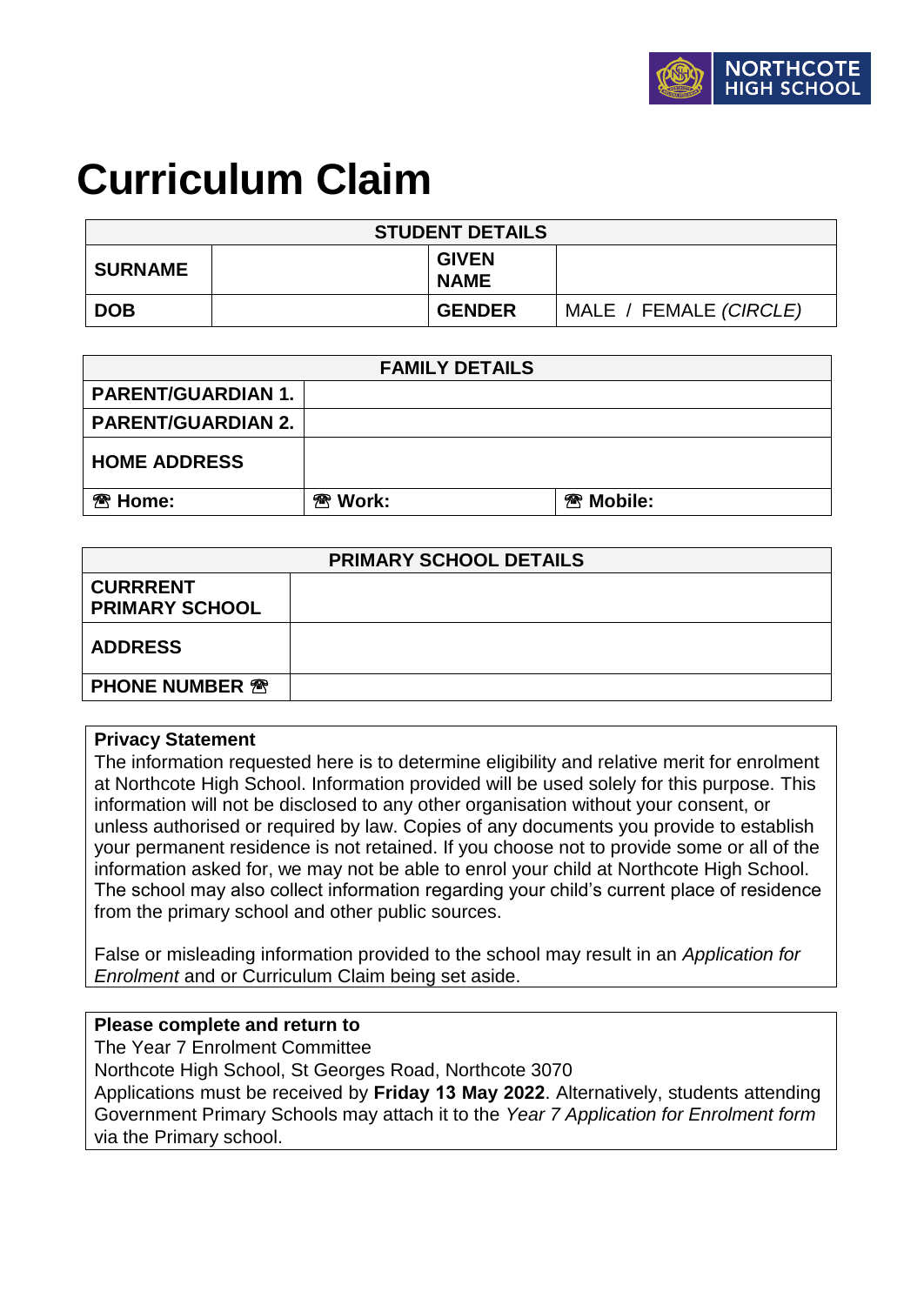

#### **Instructions**

- *Complete the section or sections relevant to your child*
- *Add copies of documents that support the specific claim. (ie Music, Performance, Sport, Languages references) Please do not ask your child's Grade 6 classroom teacher, or the Principal for an "Open reference" or "General character reference," as it will not be considered.*

# **1. CURRICULUM GROUNDS – MUSIC**

|  |  |  |  | Complete if you are applying on the grounds of interest in the Music Program |
|--|--|--|--|------------------------------------------------------------------------------|
|--|--|--|--|------------------------------------------------------------------------------|

#### **What instrument(s) does the applicant play?**

**Instrument A: \_\_\_\_\_\_\_\_\_\_\_\_\_\_\_\_\_\_ Level of competence\_\_\_\_\_\_\_\_\_\_\_\_\_\_\_\_\_\_\_**

Number of year's tuition  $($ e.g.: AMEB grade)

**Instrument B: \_\_\_\_\_\_\_\_\_\_\_\_\_\_\_\_\_\_\_\_\_\_ Level of competence\_\_\_\_\_\_\_\_\_\_\_\_\_\_\_\_\_\_\_\_\_\_** 

Number of year's tuition\_\_\_\_\_\_\_\_\_\_\_\_\_\_\_\_\_\_\_\_\_\_\_\_\_\_ (e.g.: AMEB grade)

#### **What music school or teacher is attended?**

*(Please attach any evidence of music achievement e.g. copy of AMEB report or music* 

*teacher's reference)*

**2. CURRICULUM GROUNDS - PERFORMANCE**

**\_\_\_\_\_\_\_\_\_\_\_\_\_\_\_\_\_\_\_\_\_\_\_\_\_\_\_\_\_\_\_\_\_\_\_\_\_\_\_\_\_\_\_\_\_\_\_\_\_\_\_**

**\_\_\_\_\_\_\_\_\_\_\_\_\_\_\_\_\_\_\_\_\_\_\_\_\_\_\_\_\_\_\_\_\_\_\_\_\_\_\_\_**

*Complete if you are applying because of interest in the Performance Program* **What performance experience does the applicant have?** 

**\_\_\_\_\_\_\_\_\_\_\_\_\_\_\_\_\_\_\_\_\_\_\_\_\_\_\_\_\_\_\_\_\_\_\_\_\_\_\_\_\_\_\_\_\_\_\_\_\_\_\_\_\_\_\_\_\_\_\_\_\_\_\_\_\_\_\_**

**\_\_\_\_\_\_\_\_\_\_\_\_\_\_\_\_\_\_\_\_\_\_\_\_\_\_\_\_\_\_\_\_\_\_\_\_\_\_\_\_\_\_\_\_\_\_\_\_\_\_\_\_\_\_\_\_\_\_\_\_\_\_\_\_\_\_\_**

**\_\_\_\_\_\_\_\_\_\_\_\_\_\_\_\_\_\_\_\_\_\_\_\_\_\_\_\_\_\_\_\_\_\_\_\_\_\_\_\_\_\_\_\_\_\_\_\_\_\_\_\_\_\_\_\_\_\_\_\_\_\_\_\_\_\_\_**

**\_\_\_\_\_\_\_\_\_\_\_\_\_\_\_\_\_\_\_\_\_\_\_\_\_\_\_\_\_\_\_\_\_\_\_\_\_\_\_\_\_\_\_\_\_\_\_\_\_\_\_\_\_\_\_\_\_\_\_\_\_\_\_\_\_\_\_\_\_\_\_**

**Past performances and roles:** 

**What school is attended?** 

Number of year's tuition\_\_\_\_\_\_\_\_\_\_\_\_\_\_\_\_\_\_\_\_\_\_\_

*(Please attach any evidence of achievement e.g.: copy of performance teacher's reference)*

**\_\_\_\_\_\_\_\_\_\_\_\_\_\_\_\_\_\_\_\_\_\_\_\_\_\_\_\_\_\_\_\_\_\_\_\_\_\_\_\_\_\_\_\_\_\_\_\_\_\_\_\_\_\_\_\_\_\_\_\_\_\_\_**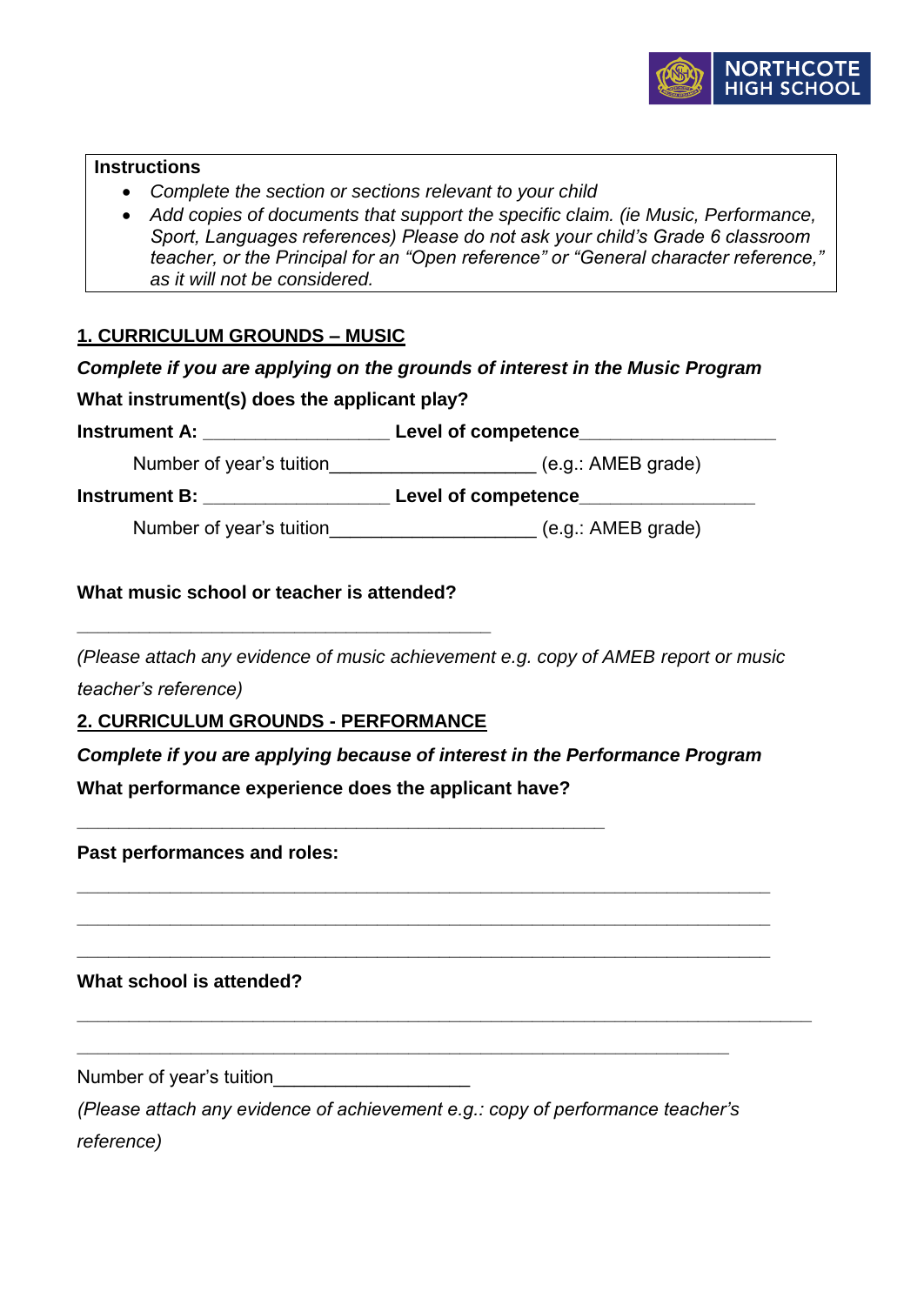

## **3. CURRICULUM GROUNDS - SPORT**

# *Complete if you are applying because of interest in the Sport Education Program* **What sport experience does the applicant have?**

**\_\_\_\_\_\_\_\_\_\_\_\_\_\_\_\_\_\_\_\_\_\_\_\_\_\_\_\_\_\_\_\_\_\_\_\_\_\_\_\_\_\_\_\_\_\_\_\_\_\_\_\_\_\_\_\_\_\_\_\_\_\_\_\_\_\_\_\_\_\_\_**

**\_\_\_\_\_\_\_\_\_\_\_\_\_\_\_\_\_\_\_\_\_\_\_\_\_\_\_\_\_\_\_\_\_\_\_\_\_\_\_\_\_\_\_\_\_\_\_\_\_\_\_\_\_\_\_\_\_\_\_\_\_\_\_\_\_\_\_\_\_\_\_**

**What sporting club/s is the applicant a member of /associated with?**

**\_\_\_\_\_\_\_\_\_\_\_\_\_\_\_\_\_\_\_\_\_\_\_\_\_\_\_\_\_\_\_\_\_\_\_\_\_\_\_\_\_\_\_\_\_\_\_\_\_\_\_\_\_\_\_\_\_\_\_**

**\_\_\_\_\_\_\_\_\_\_\_\_\_\_\_\_\_\_\_\_\_\_\_\_\_\_\_\_\_\_\_\_\_\_\_\_\_\_\_\_\_\_\_\_\_\_\_\_\_\_\_\_\_\_\_\_\_**

*(Please attach copies of any evidence of achievement e.g. copy of coach's reference)* **What achievements illustrate the importance of sport for the applicant?**

**\_\_\_\_\_\_\_\_\_\_\_\_\_\_\_\_\_\_\_\_\_\_\_\_\_\_\_\_\_\_\_\_\_\_\_\_\_\_\_\_\_\_\_\_\_\_\_\_\_\_\_\_\_\_\_\_\_\_\_\_\_\_\_\_\_\_\_\_\_\_\_**

**\_\_\_\_\_\_\_\_\_\_\_\_\_\_\_\_\_\_\_\_\_\_\_\_\_\_\_\_\_\_\_\_\_\_\_\_\_\_\_\_\_\_\_\_\_\_\_\_\_\_\_\_\_\_\_\_\_\_\_\_\_\_\_\_\_\_\_\_\_\_\_**

## **4. CURRICULUM GROUNDS – LANGUAGES (OTHER THAN ENGLISH)**

**\_\_\_\_\_\_\_\_\_\_\_\_\_\_\_\_\_\_\_\_\_\_\_\_\_\_\_\_\_\_\_\_\_\_\_\_\_\_\_\_\_\_\_\_\_\_\_\_\_\_\_\_\_\_\_\_\_\_\_**

*Complete if you are applying because of interest in Languages*

**The Language of interest is\_\_\_\_\_\_\_\_\_\_\_\_\_\_\_\_\_\_\_\_\_\_\_\_\_\_\_\_\_\_\_\_\_\_\_\_\_\_\_\_\_\_\_** 

**Is the applicant a Native Speaker? \_\_\_\_\_\_\_\_\_\_\_\_\_\_\_\_\_\_\_\_\_\_\_\_\_\_\_\_\_\_\_\_\_\_\_\_\_**

**What Languages experience does the applicant have?** 

**What Language School or teacher is attended?** 

Number of year's tuition\_\_\_\_\_\_\_\_\_

*(Please attach copies of any evidence of achievement or Language teacher's reference)*

**\_\_\_\_\_\_\_\_\_\_\_\_\_\_\_\_\_\_\_\_\_\_\_\_\_\_\_\_\_\_\_\_\_\_\_\_\_\_\_\_\_\_\_\_\_\_\_\_\_\_\_\_\_\_\_\_\_\_\_\_\_\_\_\_\_\_\_**

**\_\_\_\_\_\_\_\_\_\_\_\_\_\_\_\_\_\_\_\_\_\_\_\_\_\_\_\_\_\_\_\_\_\_\_\_\_\_\_\_\_\_\_\_\_\_\_\_\_\_\_\_\_\_\_\_\_\_\_\_\_\_\_\_\_\_\_**

#### **5. CURRICULUM GROUNDS – OTHER GROUNDS**

#### *Complete if applying on other grounds relating to the school's curriculum*

**Briefly describe your reasons for applying for entry, enclose 1x A4 maximum page.** 

**OTHER INFORMATION SCHOOL INVOLVEMENT: School Leadership etc.**